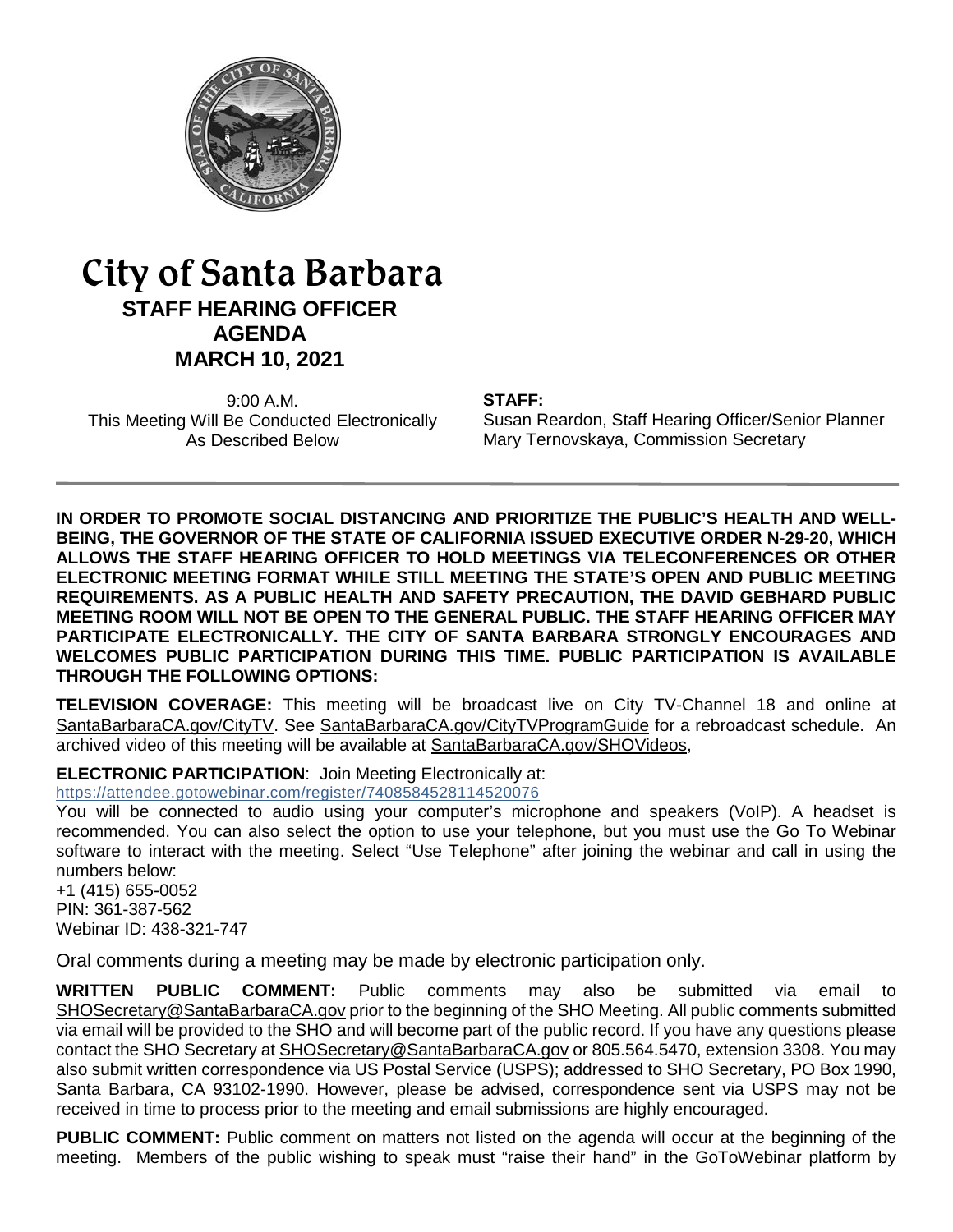selecting the virtual hand icon, which is generally located on most devices in the upper right hand corner of the screen. When persons are called on to speak, their microphone will be activated and they will be notified to begin speaking. Each speaker will be given a total of 2 minutes to address the SHO. Pooling of time is not allowed during general public comment. The time allotted for general public comment at the beginning of the meeting is 30 minutes. The SHO, upon majority vote, may decline to hear a speaker on the grounds that the subject matter is beyond the SHO's subject matter jurisdiction.

**PUBLIC COMMENT ON AGENDIZED ITEMS:** Members of the public wishing to speak on this matter must "raise their hand" in the GoToWebinar platform by selecting the virtual hand icon during the presentation of that item. The "raise hand" icon is generally located on most devices in the upper right hand corner of the screen. When persons are called on to speak, their microphone will be activated and they will be notified to begin speaking. Each speaker will be given a total of 2 minutes to address the Council. Pooling of time is not permitted during meetings conducted electronically.

If you want to be listed as an interested party on an item you have the following options available to submit a request: 1. Submit an e-mail request to [SHOSecretary@SantaBarbaraCA.gov,](mailto:SHOSecretary@SantaBarbaraCA.gov) 2. Call the SHO Secretary at (805) 564-5470, ext. 3308, or 3. Submit a written request via US Postal Service (USPS); addressed to SFDB Secretary, PO Box 1990, Santa Barbara, CA 93102-1990. **You will need to provide your Name, Email Address, Mailing Address, and the project number (PLN) you want to be added to.**

**AGENDAS, MINUTES, REPORTS, & PUBLIC RECORD WRITINGS:** Documents relating to agenda items are available for review online at [SantaBarbaraCA.gov/SHO.](http://www.santabarbaraca.gov/SHO) You may contact City Planning staff at (805) 564-5578 for general questions about the status of a case.

**PUBLIC HEARING PROCEDURE:** The order of presentation after the Staff Hearing Officer introduces an item is as follows: 1. Staff Presentation (3 minutes)\*; 2. Applicant Presentation (5 minutes)\*; 3. Public Hearing\*; 4. Additional response by Applicant/Staff (5 minutes)\*; 5. Staff Hearing Officer questions and comments; 6. Staff Hearing Officer consideration of Findings and Conditions of Approval; and 7. Action taken by the Staff Hearing Officer. \**Time may be extended or limited by the Staff Hearing Officer.*

**SPANISH INTERPRETATION:** If you need interpretation of your communications to Staff Hearing Officer from Spanish into English, please contact the SHO Secretary at 805.564.5470, extension 3308 or by email at [SHOSecretary@SantaBarbaraCA.gov.](mailto:SHOSecretary@SantaBarbaraCA.gov) If possible, notification of at least 48 hours will usually enable the City to make arrangements.

**INTERPRETACIÓN EN ESPAÑOL:** *Si necesita una interpretación del español al inglés, para sus comunicaciones a la Staff Hearing Officer, comuníquese con la Oficina del Secretario a 805.564.5470, extensión 3308, o por correo electrónico [a SHOSecretary@SantaBarbaraCA.gov.](mailto:SHOSecretary@SantaBarbaraCA.gov) Si es posible, la notificación de al menos 48 horas generalmente permitirá a la Ciudad hacer los arreglos.*

**AMERICANS WITH DISABILITIES ACT:** If you need services or staff assistance to attend or participate in this meeting, please contact the SHO Secretary at (805) 564-5470, extension 3308. If possible, notification at least 48 hours prior to the meeting will usually enable the City to make reasonable arrangements. Specialized services, such as sign language interpretation or documents in Braille, may require additional lead time to arrange.

**APPEALS:** Decisions of the SHO may be appealed to the Planning Commission. In order to promote social distancing and protect the health and wellbeing of the public, Community Development will no longer be accepting appeals over the counter. For further information and guidelines on how to appeal a decision to the Planning Commission, please contact the Planning staff at (805) 564-5578 as soon as possible. **Appeals and associated fee must be submitted in writing,** *via email to [PlanningCounter@SantaBarbaraCA.gov](mailto:PlanningCounter@SantaBarbaraCA.gov) and by first class mail postage prepaid* **within 10 calendar days of the meeting that the SHO took action or**  rendered a decision. Appeals and associated fee post marked after the 10<sup>th</sup> calendar day will not be **accepted.** 

**NOTE TO INTERESTED PARTIES:** Only those persons who participate through public comment either orally or in writing on an item on this Agenda have standing to appeal the decision. Grounds for appeal are limited to those issues raised either orally or in written correspondence delivered to the review body at, or prior to, the public hearing.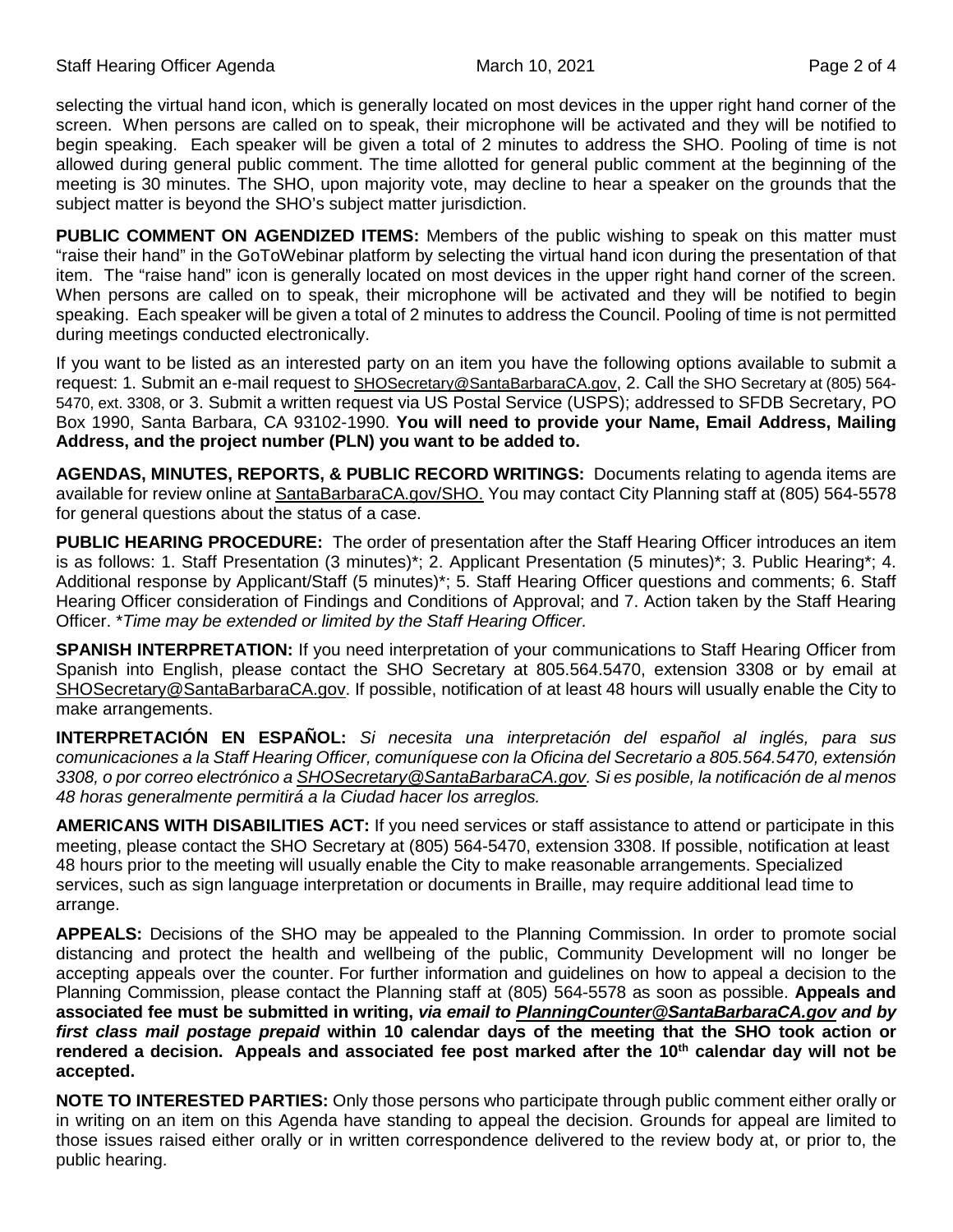**NOTICE:** On Thursday, March 4, 2021 this Agenda was posted on the outdoor bulletin board at the Community Development Department, 630 Garden Street and online at [SantaBarbaraCA.gov/SHO.](http://www.santabarbaraca.gov/SHO)

## **NOTICE OF LINKED DIGITAL PLANS**

Hyperlinks to project plans are provided in the agenda. If the project plan is available, you will see the address in the agenda displayed as a blue underlined text. To view the project plans, simply click on the blue underlined address. *Architectural and Engineering drawings are made available to facilitate the public dialog only. All such material is subject to the restrictions of U. S. Copyright Law and may not be used for other purposed without obtaining the permission of the copyright holder.*

## **I. PRELIMINARY MATTERS**

- A. Requests for continuances, withdrawals, postponements, or addition of ex-agenda items.
- B. Announcements and appeals.
- C. Comments from members of the public pertaining to items not on this agenda. Due to time constraints, each person is limited to two minutes.

#### **II. PROJECTS**

## **A. APPLICATION OF TOM OCHSNER, [1258 SAN MIGUEL AVENUE,](https://www.santabarbaraca.gov/civicax/filebank/blobdload.aspx?BlobID=234403) APN 045-050-021, E-3/S-D-3 (SINGLE FAMILY RESIDENTIAL) ZONE, GENERAL PLAN DESIGNATION: RESIDENTIAL (5 DU/AC), (PLN2020-00448)**

The 6,020-square-foot site is currently developed with a 753-square-foot, single-unit residence and attached 254-square-foot, single-car garage. The project proposal involves demolition of the existing one-car garage and construction of a new 318-square-foot addition. The proposal also includes a new detached 237-square-foot, 1-car garage, relocation of the existing driveway, a new retaining wall with staircase, and removal of one street tree.

The discretionary application under the jurisdiction of the Staff Hearing Officer required for this project is a Front Setback Modification for the addition of new floor area in the front setback (SBMC §28.92.110.B).

The Environmental Analyst has determined that the project is exempt from further environmental review pursuant to the California Environmental Quality Act Guidelines Sections 15303 (New Construction or Conversion of Small Structures) and 15305 (Minor Alterations in Land Use Limitations).

Case Planner: Robert Dostalek, Associate Planner Email: [RDostalek@SantaBarbaraCA.gov](mailto:RDostalek@SantaBarbaraCA.gov) Phone: (805) 564-5470, ext. 4552